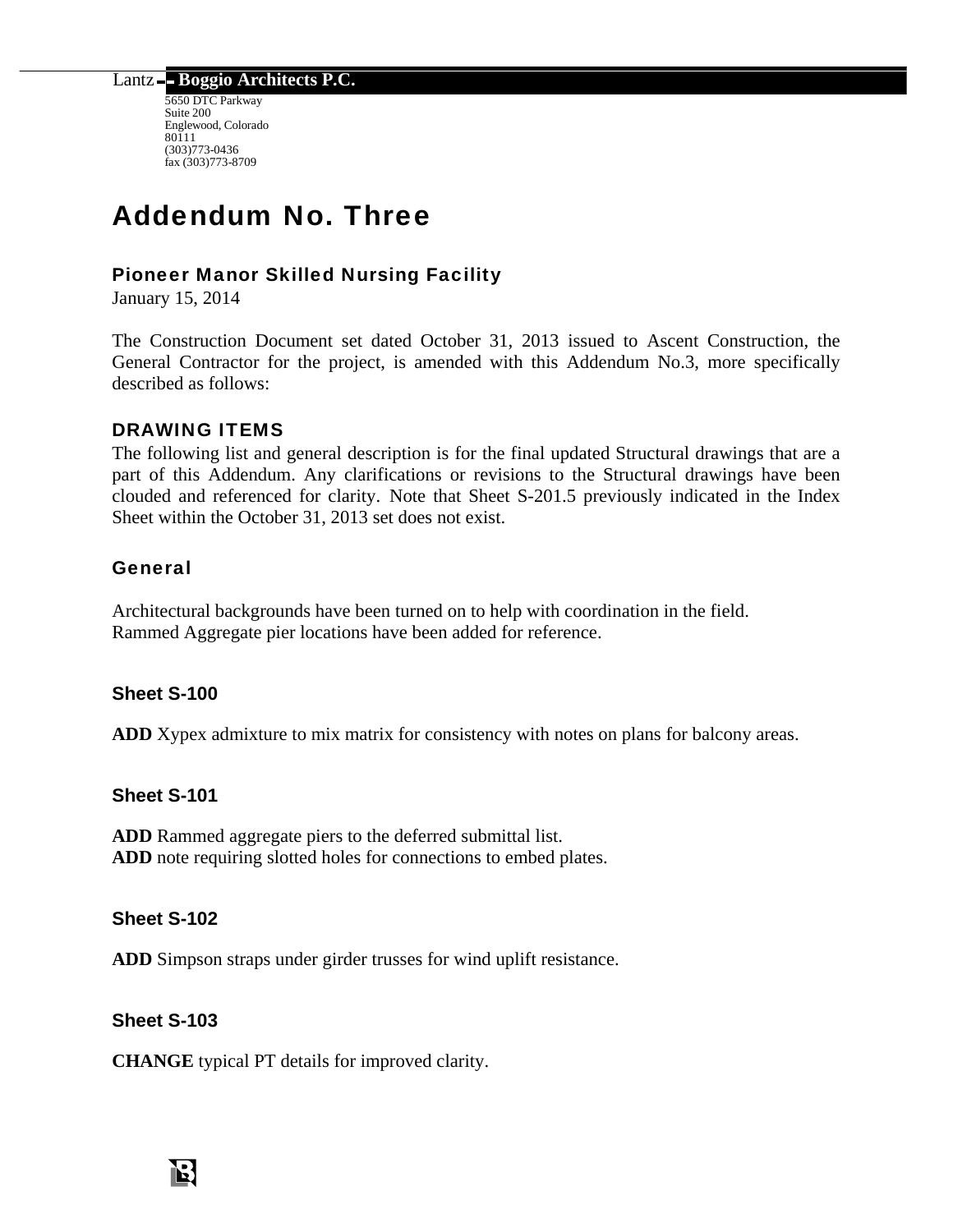#### **Page 2 0f 7**

**Sheet S-104** 

**NO CHANGES** 

**Sheet S-105** 

**DELETE** the concrete curb from detail  $12/5105$ .

## **Sheet S106**

**CHANGE** snow drift loads at flat roof locations from a minimum of 30 psf to a minimum of 35 psf to match Novi requirements.

**DELETE** snow drift on second floor balcony.

**ADD** snow load on Porte cochere.

**CHANGE** hatch patterns used at roof and residential areas for clarity.

#### **Sheet S-200**

**NO CHANGES** 

#### **Sheet S-201.3**

**ADD** keynote 1.23 to reference the rammed aggregate piers.

## **Sheet S-201.4**

**ADD** keynote 1.23 to reference the rammed aggregate piers. **ADD** grids to clarify the concrete column locations. **ADD** top of concrete elevation at window openings in grid C wall. **ADD** top of footing elevations at north-east stair core.

## **Sheet S-210**

**NO CHANGES** 

## **Sheet S-211.1**

**ADD** keynote 1.23 to reference the rammed aggregate piers.

**ADD** reference to detail 12/S511 to show slab on grade at corridor door.

**CHANGE** top of footing elevation at shear walls such that walls can course from 100'-0". Footing thickness was decreased 2" to accommodate the change. Bottom of footing elevation does not change.

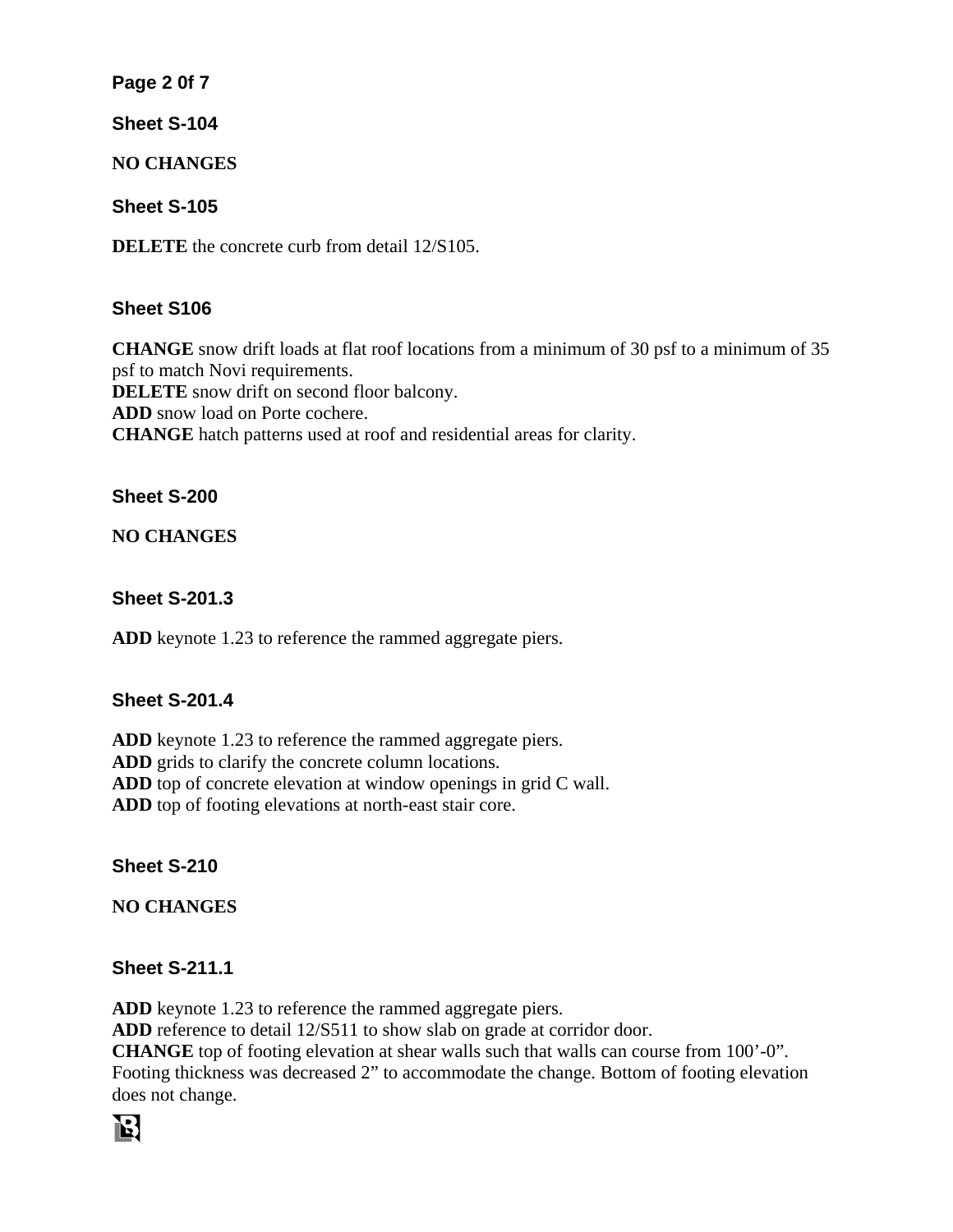#### **Page 3 of 7**

#### **Sheet S-211.2**

**ADD** keynote 1.23 to reference the rammed aggregate piers.

**ADD** reference to detail 12/S511 to show slab on grade at corridor door.

**CHANGE** top of footing elevation at shear walls such that walls can course from 100'-0".

Footing thickness was decreased 2" to accommodate the change. Bottom of footing elevation does not change.

## **Sheet S-211.3**

**ADD** keynote 3.2 to differentiate between exterior curtain wall and exterior bearing walls.

**ADD** reference to detail 13/S511 to show reinforcing over steel girders.

**ADD** dimension for pedestals at north patio.

**ADD** note referencing architectural drawings for locations and size of stone pedestals.

## **Sheet S-211.4**

**ADD** reference to detail 13/S511 to show reinforcing over steel girders.

**ADD** reference to detail 14/S511 to show CMU wall supported by PT slab.

**CHANGE** tendon counts and drapes for consistency with the design intent.

**CHANGE** patio slab at grid E: 16 to show stepped soffit and top of slab to match architecture.

**CHANGE** top of wall elevation on the north end of the loading dock.

**CHANGE** the locations of the slab dowels along grids C and E to be more in the center of the slab.

**CHANGE** reference at curtain wall from 6/S501 to 9/S501.

# **Sheet S-211.5**

**ADD** keynote 1.23 to reference the rammed aggregate piers.

**ADD** reference to detail 12/S511 to show slab on grade at corridor door.

**CHANGE** top of footing elevation at shear walls such that walls can course from 100'-0". Footing thickness was decreased 2" to accommodate the change. Bottom of footing elevation does not change.

## **Sheet S-220**

**NO CHANGES** 

## **Sheet S-221.1**

**ADD** various keynote references for clarity. **DELETE** notes and **ADD** hatch to clarify extents of xypex admixture at the decks.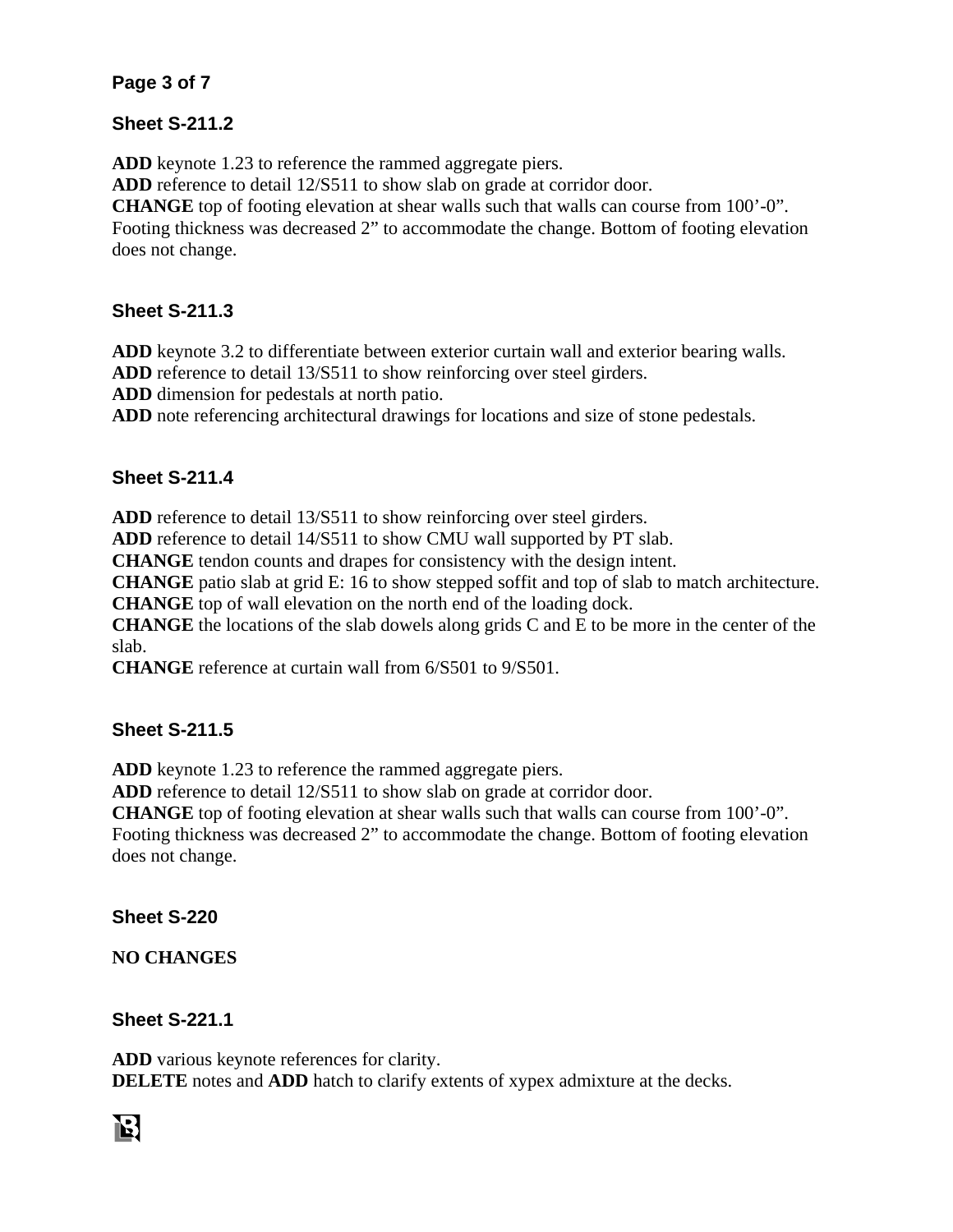## **Page 4 of 7**

#### **(Sheet S-221.1 continued)**

**ADD** keynote 2.16 to clarify sloped topping at decks.

**CHANGE** elevation of diagonal W12x14 at central deck to be consistent with other elevations.

#### **Sheet S-221.2**

**ADD** various keynote references for clarity. **DELETE** notes and **ADD** hatch to clarify extents of xypex admixture at the decks. **ADD** keynote 2.16 to clarify sloped topping at decks.

#### **Sheet S-221.3**

**ADD** reference to detail 13/S511 to show reinforcing over steel girders. **ADD** section cuts to detail the Porte cochere. **ADD** section cuts to detail the moment connections at T and L conditions. **ADD** top of slab elevation call out. **ADD** dimensions to clarify slab step locations. **DELETE** notes and **ADD** hatch to clarify extents of xypex admixture at the decks. **CHANGE** elevation of HSS girts at south west corner to be consistent with detail 9/S521. **ADD** reference to detail 14/S530 for the connection of the vestibule.

#### **Sheet S-221.4**

**ADD** various keynote references for clarity.

**CHANGE** patio beam elevation near grid F.5 to be consistent with joist seat depth. **DELETE** notes and **ADD** hatch to clarify extents of xypex admixture at the decks. **ADD** keynote 2.16 to clarify sloped topping at decks.

#### **Sheet S-221.5**

**ADD** various keynote references for clarity. **CHANGE** patio beam elevation near grid K.5 to be consistent with joist seat depth. **DELETE** notes and **ADD** hatch to clarify extents of xypex admixture at the decks. **ADD** keynote 2.16 to clarify sloped topping at decks.

**Sheet S-230** 

**NO CHANGES**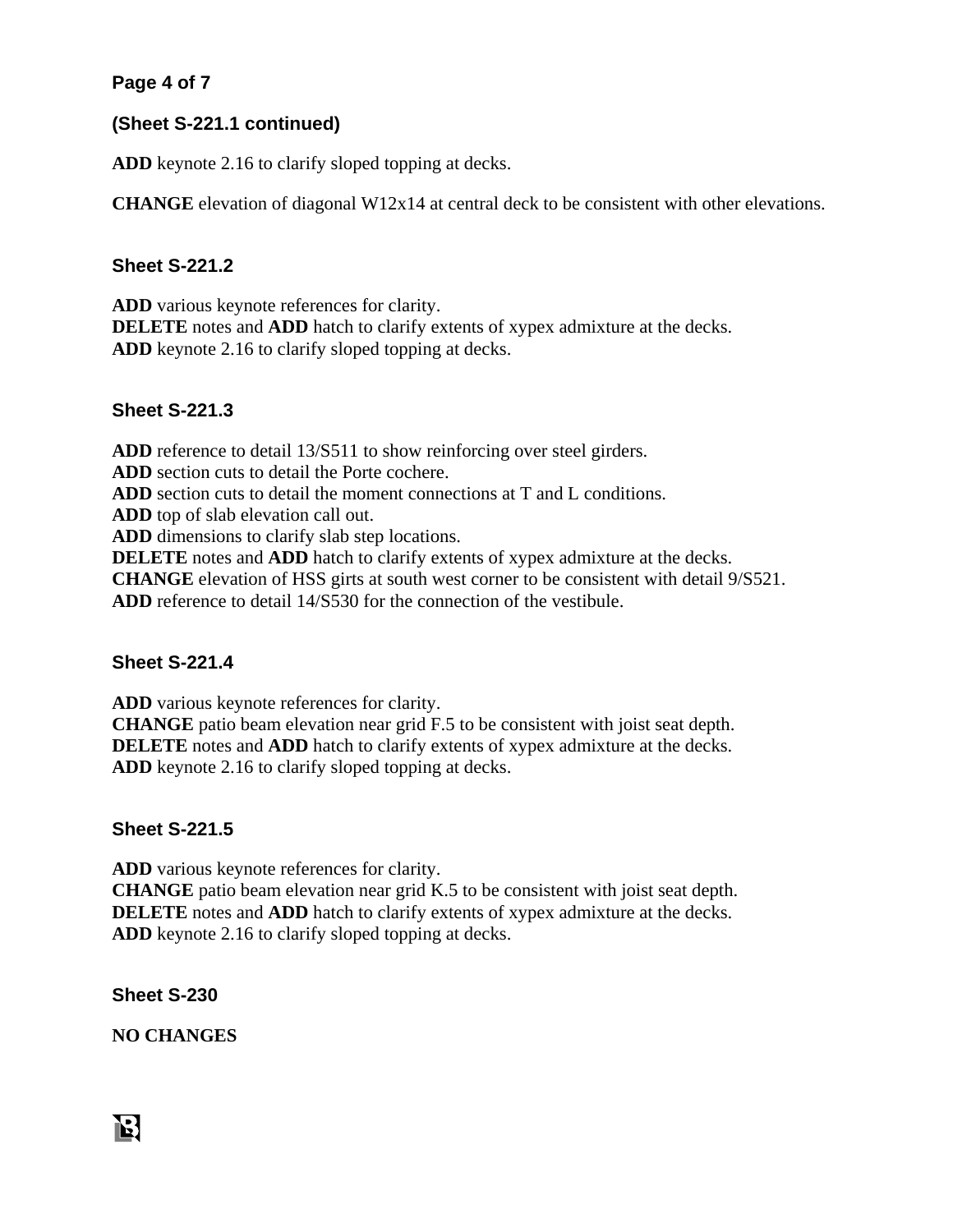## **Page 5 of 7**

#### **Sheet S-231.1**

**ADD** various keynote references for clarity.

**CHANGE** line work at the mechanical well to clarify the edge of deck and edge of well locations.

**ADD** over framing at the west gable.

**ADD** notes to indicated locations of hips, valleys and ridges.

**ADD** header callouts for windows at north gables.

#### **Sheet S-231.2**

**ADD** various keynote references for clarity.

**CHANGE** line work at the mechanical well to clarify the edge of deck and edge of well locations.

**ADD** over framing at the west gable.

**ADD** notes to indicate locations of hips, valleys and ridges.

**ADD** header callouts for windows at south gables.

#### **Sheet S-231.3**

**DELETE** moment connection note and **REPLACE** with keynote 2.5 for consistency. **DELETE** reference to detail  $1/S532$  along grid 7.

**CHANGE** HSS 6x2 girt elevations to be consistent around the perimeter.

## **Sheet S-231.4**

**ADD** various keynote references for clarity.

**CHANGE** line work at the mechanical well to clarify the edge of deck and edge of well locations.

**ADD** over framing at the east gable.

**ADD** notes to indicate locations of hips, valleys and ridges.

**ADD** header callouts for windows at north gables.

#### **Sheet S-231.5**

**ADD** various keynote references for clarity.

**CHANGE** line work at the mechanical well to clarify the edge of deck and edge of well locations.

**ADD** over framing at the east gable.

**ADD** notes to indicate locations of hips, valleys and ridges.

**ADD** header callouts for windows at south gables.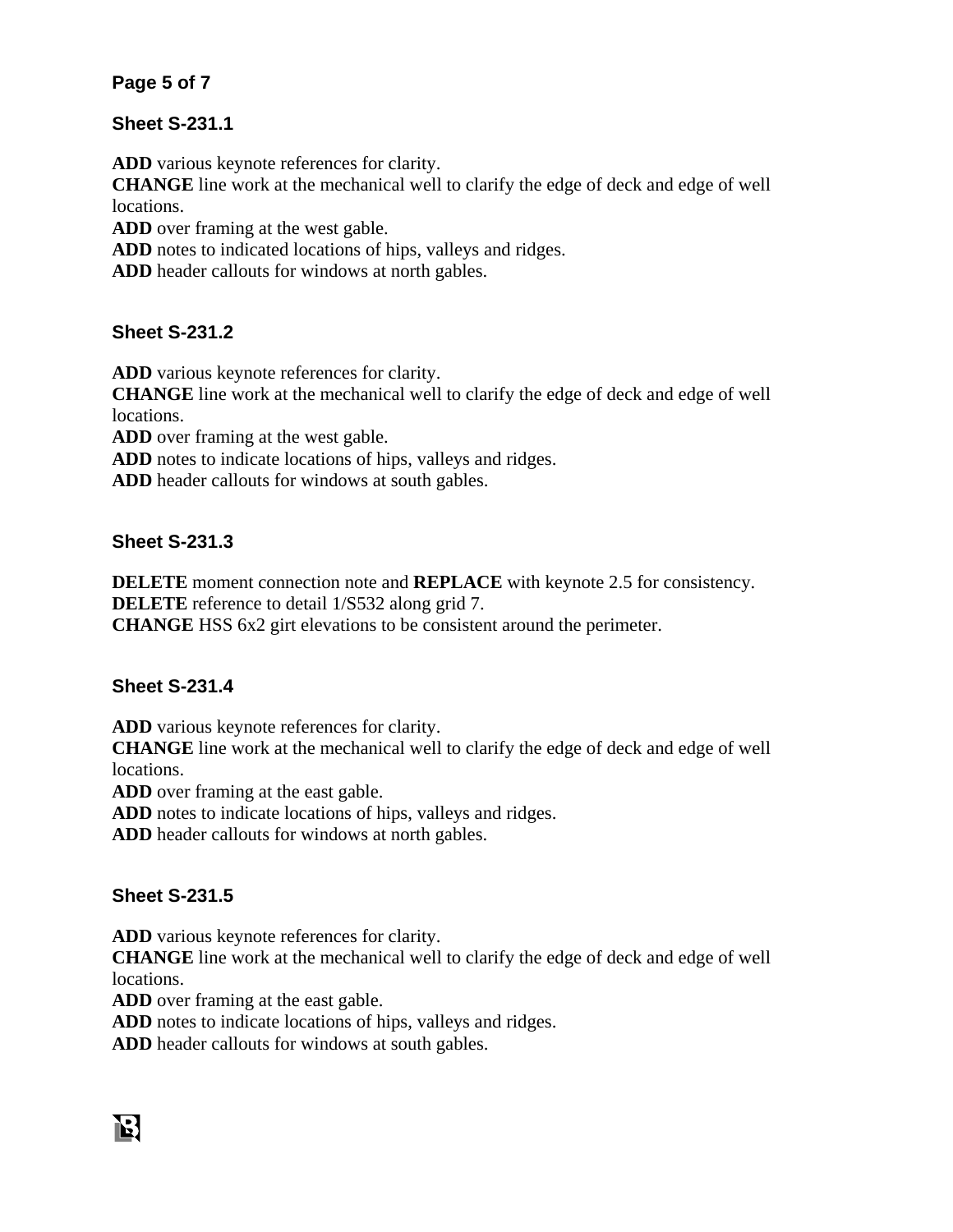#### **Page 6 of 7**

#### **Sheet S-500**

**CHANGE** detail 3/S500 to improve constructability of the concrete stem. **CHANGE** detail 9/S500 to reference plan dimensions at similar conditions. **CHANGE** detail 17/500 to reduce footing thickness such that the CMU wall will course to elevation 100'-0".

#### **Sheet S-501**

**CHANGE** detail 1/S501 to reference civil for the top of wall elevations and any required paving. **CHANGE** detail 2/S501 to more accurately represent the height of the wall. **ADD** detail 9/S501 to show the curtain wall sill at the PT slab condition.

#### **Sheet S-510**

**CHANGE** detail 2/S510 to reference the deck direction at the similar condition.

**CHANGE** detail 4/S510 to require the joint be troweled smooth prior to application of bond breaker.

**CHANGE** detail 10/S510 to show a frost wall under the pilaster.

**CHANGE** detail 14/S510 to limit the extent of the slab dowels.

**CHANGE** detail 18/S510 to show fireproofing at the ledger angle.

**CHANGE** detail 19/S510 to add dimensions.

**CHANGE** detail 20/S510 to **DELETE** the slab dowels.

## **Sheet S-511**

**CHANGE** detail 1/S511 to limit the extents of the slab dowels.

**CHANGE** detail 3/S511 to reference the similar condition.

**CHANGE** detail 5/S511 to reference the similar condition.

**CHANGE** detail 6/S511 to show the closure angle in the correct location.

**CHANGE** detail 7/S511 to show the top of wall at 100'-0" with a ledge for the PT slab support.

**CHANGE** detail 8/S511 to show the embed flush with the top of the slab.

**CHANGE** detail 9/S511 to correctly show the beam support and CMU reinforcing.

**CHANGE** detail 11/S511 to clarify the notes.

**ADD** detail 12/S511 to show door threshold at interior strip footings.

**ADD** detail 13/S511 to show reinforcing over steel girders.

**ADD** detail 14/S511 to show CMU supported by PT slab.

**ADD** detail 15/S511 to show the Town Center moment connections at T and L conditions.

## **Sheet S-520**

**CHANGE** detail 1/S520 to specify the joist seat weld. **CHANGE** detail 2/S520 to show the truss uplift connection.